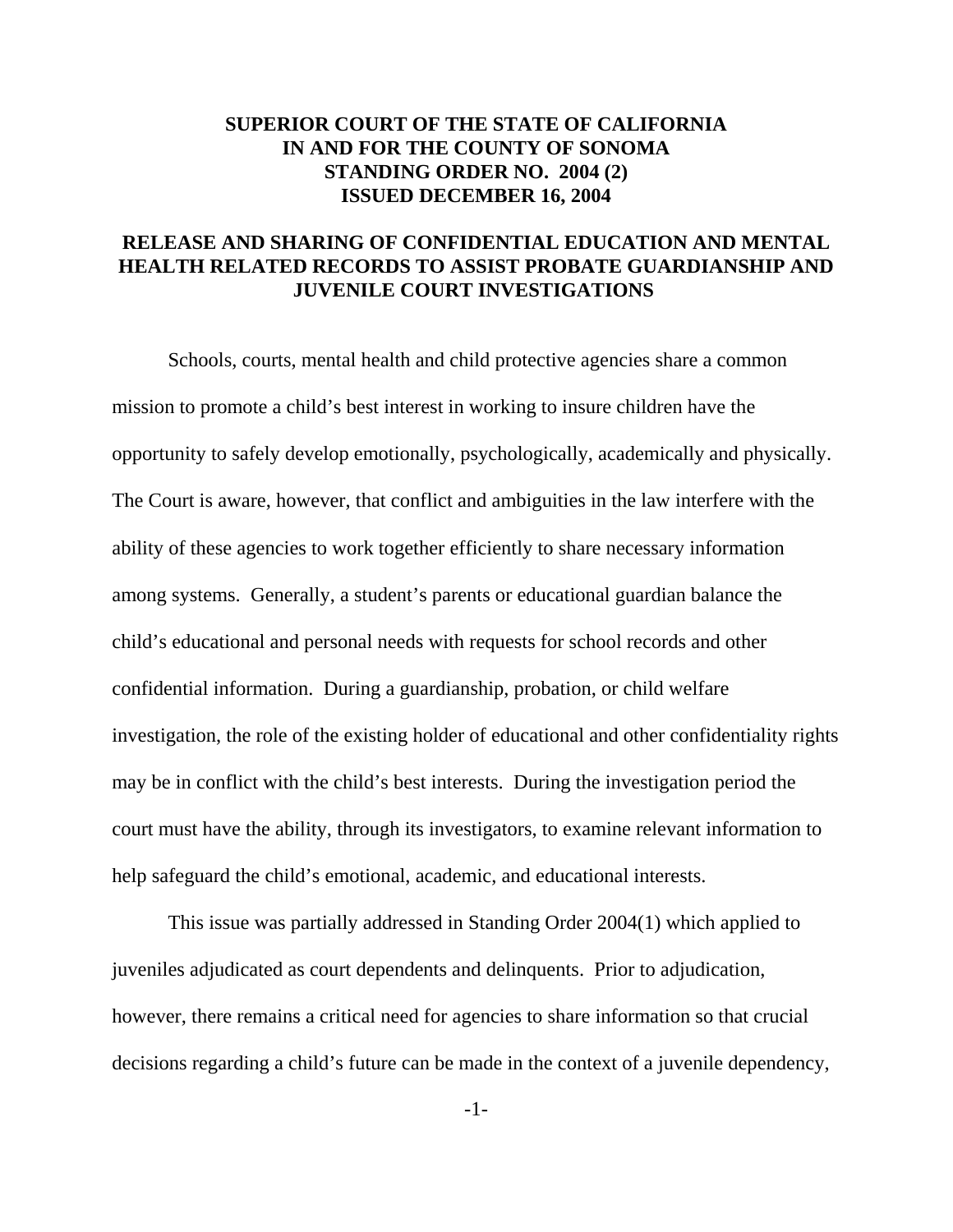delinquency or probate guardianship action.

 In particular, this Standing Order is to implement and further the statutory goal of protecting children and sharing information between child protective and educational institutions as contemplated, in part, by Probate Code section 1513 subdivision (e); Welfare and Institutions code sections 300.2 and 306, and Penal Code section 11167. These goals, at times, have been impaired by statutory and regulatory confidentiality and privacy protections, including the Family Education Right to Privacy Act ("FERPA") which may prohibit the disclosure of educational or mental health records unless authorized by written consent or court order.

The Court hereby finds that the best interest and safety of children and the needs of the Court for relevant information about children, who are the subject of a probate guardianship or a juvenile court related investigations, outweigh the need for confidentiality, and therefore this order is consistent with California Civil Code section 56 et. seq., Welfare and Institutions Code sections 827, 828, 4514, 5328 and 10850, Education Code section 49602, 34 C.F.R. 99.31, 42 C.F.R. Part 2, 45 C.F.R. Part 160 and 164 and other provisions related to the confidentiality of the child's school and mental health records. The interests of children include the need to have their needs met by appropriate caretakers and to have informed decisions made by the courts and social service agencies with regards to their safety and well-being. Good cause therefore exists for the following orders which shall apply to any child who is subject to a probate guardianship, juvenile dependency, or juvenile delinquency investigation.

-2-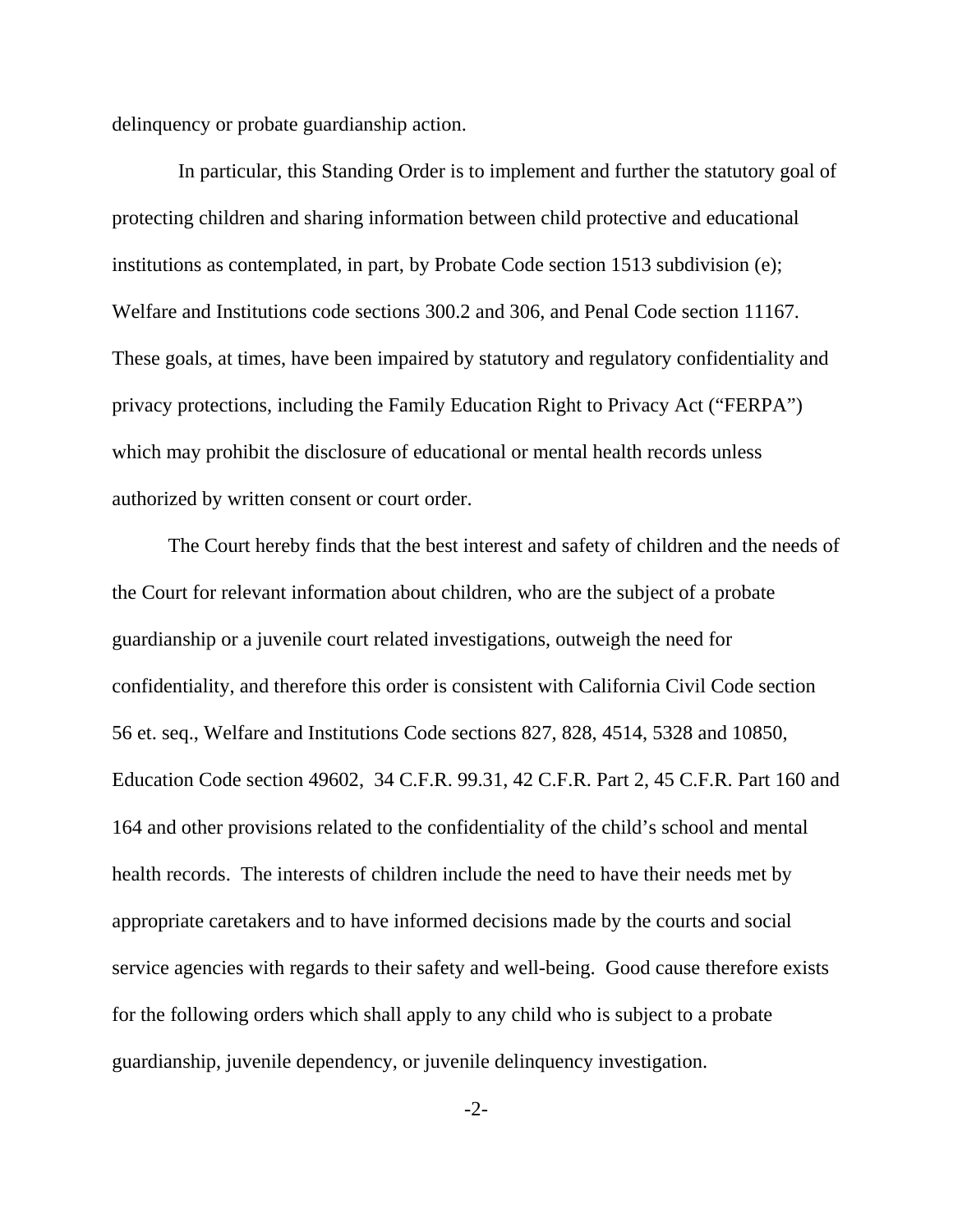## IT IS HEREBY ORDERED that:

1. All public and non-public schools are authorized and directed to release any and all pupil records of a minor who is the subject of a Sonoma County probate guardianship, probation, or child protective service investigation related to a student's emotional, psychological or educational needs. These records include but are not limited to attendance records, IEP records, progress reports, immunization records, assessments or any other educational or health record maintained by a school upon the request of a Human Services Department investigative social worker, probation officer or a Superior Court investigator.

2. The Department of Health Services, specifically including Sonoma County Youth and Family Services and the Mental Health Resource Team, and county-contracted providers of mental health services to minors are authorized and directed to release relevant mental health records of a minor who is the subject of a Sonoma County probate guardianship, probation, or child protective service investigation related to a child's emotional, psychological or educational needs. These records are limited to records and information deemed by a Sonoma County Mental Health Program Manager to be relevant to the current investigation, and which concern the child and the child's environment, but excluding specific information about a parent or other person, except pursuant to an authorization or further court order.

3. The records identified in paragraph (1)and (2) shall be released without the requirement of parental consent. The individual requesting such records shall provide the agency with verification that the child is the subject of a probate guardianship, delinquency, or child welfare investigation and of the person's employment related to the case. In the event of a dispute over the provision of documents the parties shall meet promptly and confer to specifically identify the nature of the information/records and discuss the appropriateness of producing the withheld documents. Documents or information which continue to be in dispute after the meeting shall be submitted to the judge having jurisdiction over the matter to determine if they should be produced.

 4. The records obtained may only be used in the respective guardianship, delinquency, or dependency proceeding and not for any other purpose. Records received pursuant to this Standing Order shall remain confidential and shall not be duplicated or disclosed to third parties except to the extent they are provide to the Court and served as part of a probate guardianship, delinquency, or juvenile dependency matter.

 5. Superior Court investigators are authorized to release information to the school about a child subject to a guardianship investigation that is directly relevant to the student's ability to attend and benefit from the current educational placement. The child's mental health information, however, may not be further disclosed.